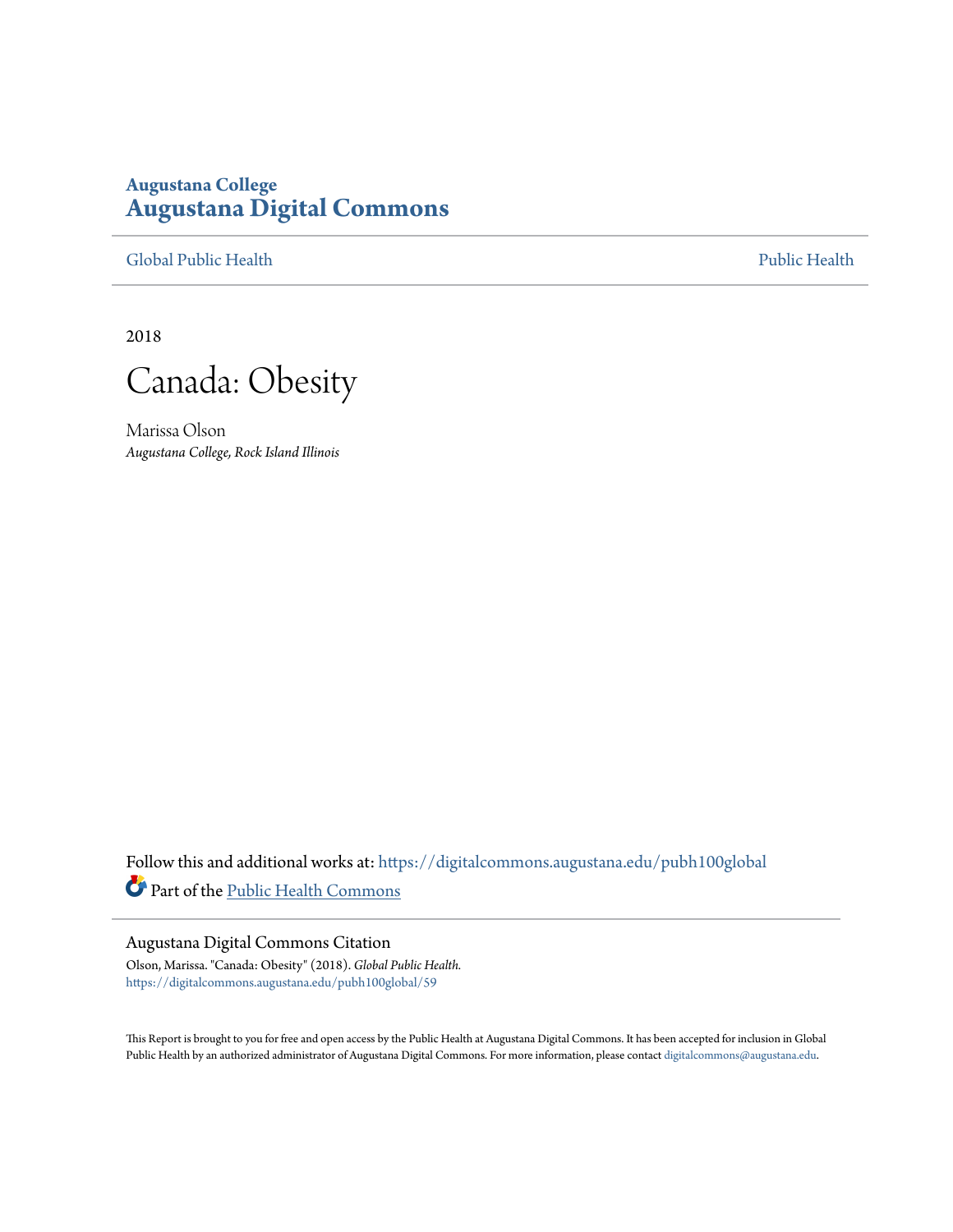## **Background: Obesity in Canada**

Canada is located in the northernmost part of North America above the United States. The Atlantic Ocean borders Canada to the East, the Pacific Ocean borders it to the West, and

the Arctic Ocean borders it to the North.

Canada's population is around 36.8 million, and the median age is 40.7 years old. The ethnic origins of the population are



**Public Health Issue:**

Some of Canada's major struggles

are mental illness, especially among teens, waits for medical care, their

obesity in the population.

relation with the United States regarding the new President, and the increase of

> Overall, Canada is a fairly healthy country with no major disease outbreaks or scarcity problems; however, obesity has risen in the population throughout the years (Gorber & Tremblay, 2010). Obesity can lead to diabetes, heart

European (77%), Asian (14%), Aboriginal (4%), Black (3%), Latin American (1%), and multi-racial (0.5%). Of this population, the religious beliefs are Christian (77%), no religion (16.5%), and Muslim (2%) (Central Intelligence Agency, 2017).

Canada's political structure is a federal parliamentary democracy and a constitutional monarchy. Queen Elizabeth II is the head of state, Julie Payette is the Governor General, Justin Trudeau is the Prime Minister, and Richard Wagner is the Chief Justice. Canada also has a House of Commons (Central Intelligence Agency, 2017).

problems, and other medical problems (Jing et al., 2007). The figure to the left depicts the obesity severity in each province with green being least at risk and orange being most.

*Basic Epidemiology:* In 2014, Statistics Canada collected data regarding the obesity of its citizens. Obesity is categorized as having a BMI of over 30. The data collected regarded adults, people over 18 years old. In their data, they saw that men hat a higher prevalence of obesity than women, 26.1% to 23.4%. Obesity has risen 17.9% for men and 16.8% for women since 2003 (Statistics Canada, 2015).

The data collected showed that as age increased obesity also increased.